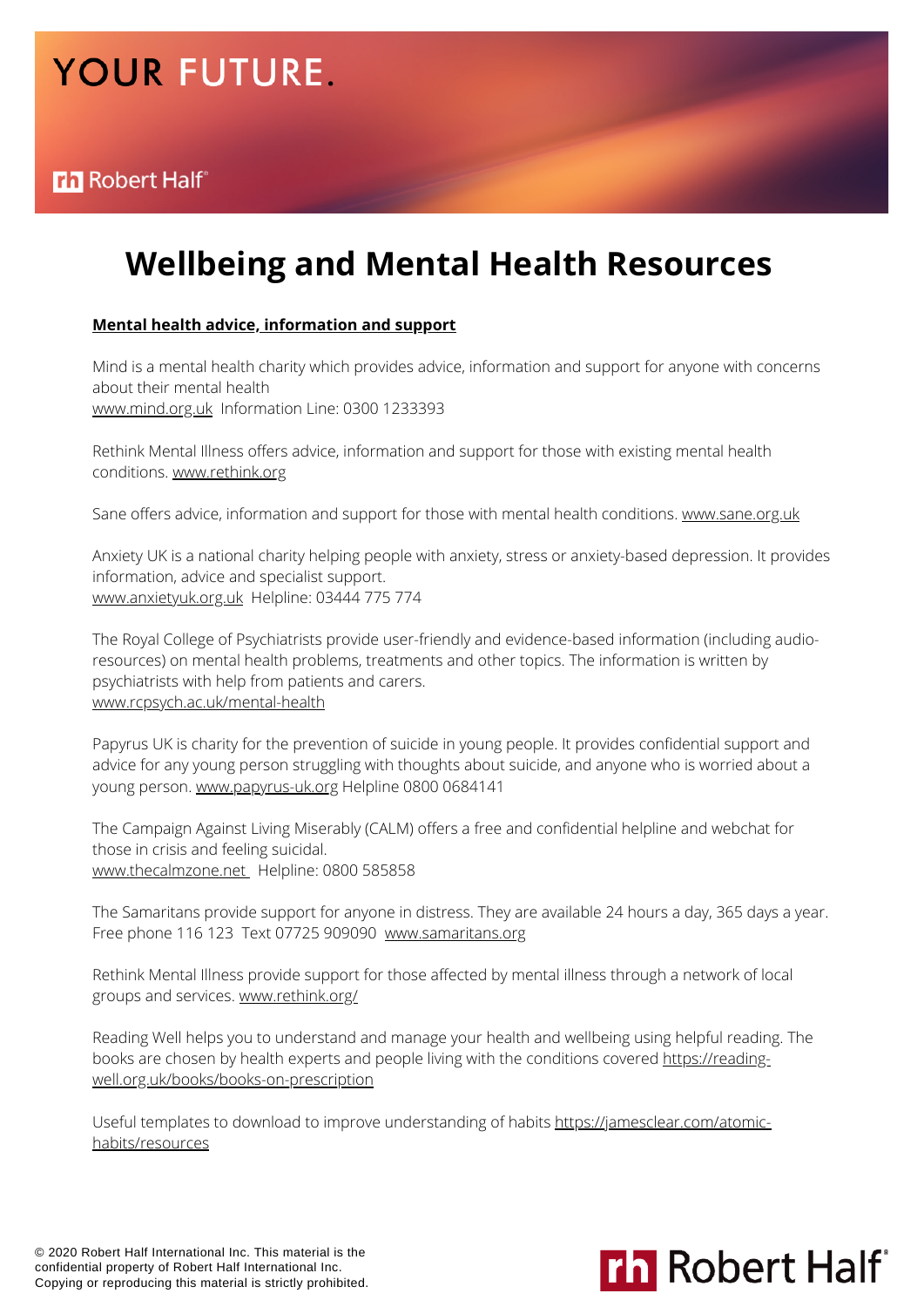# **YOUR FUTURE.**

## **Wellbeing and Mental Health Resources**

#### **Mental health advice, information and support continued**

Mindwell is a very helpful website with a lot of information on Mental Health. Specific to Leeds, resources can also be helpful for anyone in the UK : <https://www.mindwell-leeds.org.uk/>

Mental Health at work is a website dedicated to Workplaces' Mental Health, with resources, toolkits and stories to help visitors who might be struggling with work-related mental health issues and those who want to promote a better workplace culture. [www.mentalhealthatwork.org.uk/](http://www.mentalhealthatwork.org.uk/)

The Mental Health Foundation has also many helpful and supportive resources online. They also offer 'kits' including their green ribbons for mental health campaigns, specifically during Mental Health Awareness Week (every year in May) but also all year long [www.mentalhealth.org.uk/](http://www.mentalhealth.org.uk/)

#### **Finding a mental health professional**

Find a chartered psychologist - [www.bps.org.uk](http://www.bps.org.uk/) Find a cognitive behavioural therapist (CBT) - [www.babcp.com](http://www.bps.org.uk/) Find a psychotherapist - [www.psychotherapy.org.uk](http://www.psychotherapy.org.uk/) Find a counsellor - [www.bacp.co.uk](http://www.bacp.co.uk/) Find a psychiatrist - [www.psychiatry-uk.com](http://www.psychiatry-uk.com/) For both counsellors and psychotherapists - [www.counselling-directory.org.uk/](http://www.counselling-directory.org.uk/)

#### **Psychological wellbeing**

Mindapples is a charity devoted to promoting better mental health and wellbeing for all. They offer innovative and accessible information, ideas and tools for anyone [mindapples.org](https://mindapples.org/)

Headspace is a mindfulness/meditation app for those looking to develop their mindfulness skills and in turn improve their wellbeing. They are currently offering free subscription for a year to anyone who is unemployed. [www.headspace.com](http://www.headspace.com/)